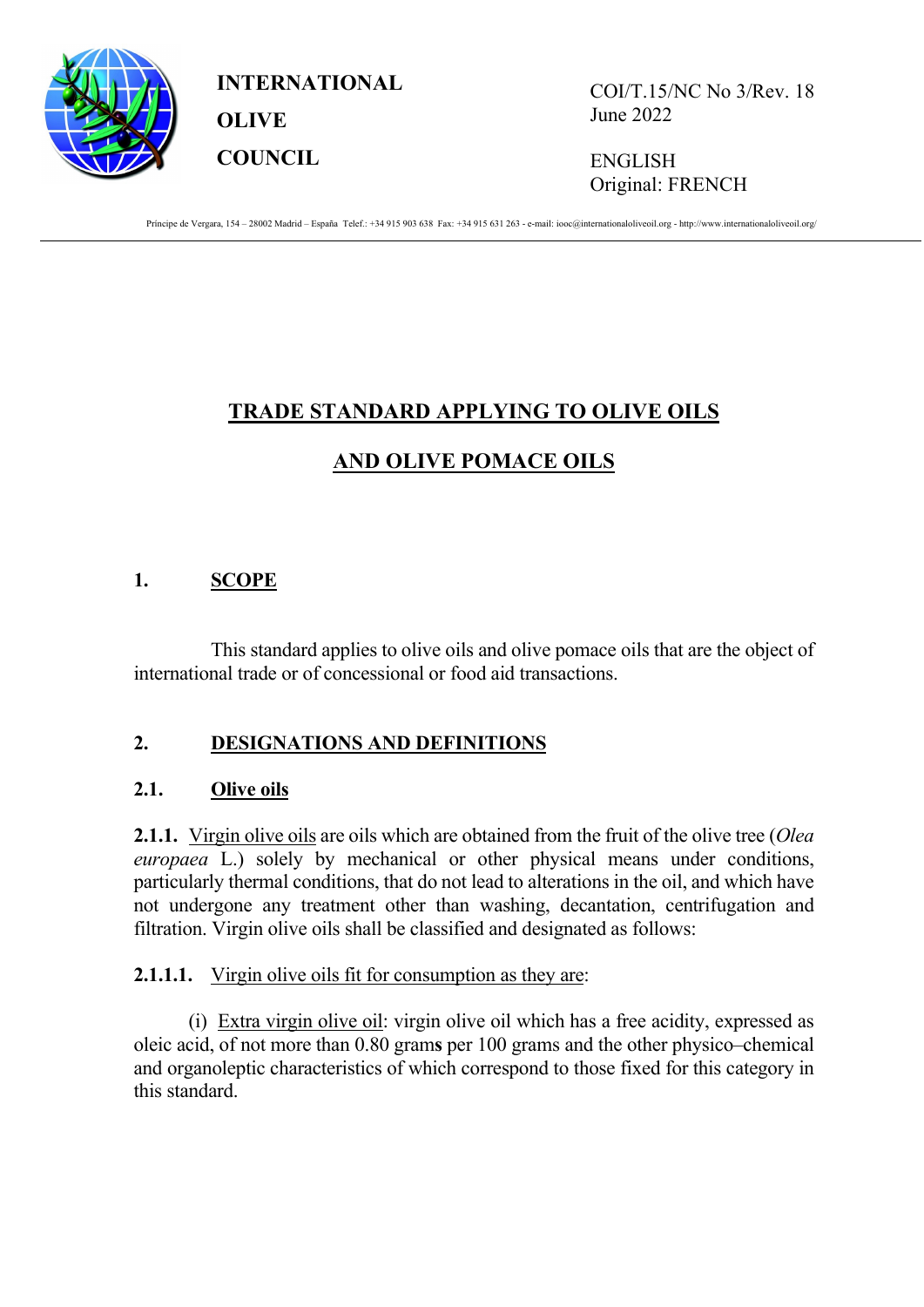(ii) Virgin olive oil: virgin olive oil which has a free acidity, expressed as oleic acid, of not more than 2.0 grams per 100 grams and the other physico–chemical and organoleptic characteristics of which correspond to those fixed for this category in this standard.

(iii) Ordinary virgin olive oil: virgin olive oil which has a free acidity, expressed as oleic acid, of not more than 3.3 grams per 100 grams and the other physico–chemical and organoleptic characteristics of which correspond to those fixed for this category in this standard.<sup>1/</sup>

# **2.1.1.2.** Virgin olive oils that must undergo processing prior to consumption:

Lampante virgin olive oil: virgin olive oil which has a free acidity expressed as oleic acid, of more than 3.3 grams per 100 grams and/or the physico–chemical and organoleptic characteristics of which correspond to those fixed for this category in this standard. It is intended for refining or for technical use.

**2.1.2.** Refined olive oil: olive oil obtained from virgin olive oils by refining methods which do not lead to alterations in the initial glyceridic structure. It has a free acidity, expressed as oleic acid, of not more than 0.30 grams per 100 grams and its other physico–chemical and organoleptic characteristics correspond to those fixed for this category in this standard. 2/

**2.1.3.** Olive oil composed of refined olive oil and virgin olive oils: oil consisting of a blend of refined olive oil and virgin olive oils fit for consumption as they are. It has a free acidity, expressed as oleic acid, of not more than 1.00 gram per 100 grams and its other physico–chemical and organoleptic characteristics correspond to those fixed for this category in this standard.

**2.2. Olive pomace oil**<sup>3/</sup> is the oil obtained by treating olive pomace with solvents or other physical treatments, to the exclusion of oils obtained by re-esterification processes and of any mixture with oils of other kinds. It is marketed in accordance with the following designations and definitions:

**2.2.1.** Crude olive pomace oil: olive pomace oil, the physico–chemical and organoleptic characteristics of which correspond to those fixed for this category in this standard. It is intended for refining for use for human consumption, or it is intended for technical use.

**\_\_\_\_\_\_\_\_\_\_\_\_**

<sup>&</sup>lt;sup>1/</sup> This product may only be sold direct to the consumer if permitted in the country of retail sale. If not permitted, the designation of this product shall comply with the legal provisions of the country concerned.

<sup>&</sup>lt;sup>2/</sup> This product may only be sold direct to the consumer if permitted in the country of retail sale.<br>
Olive nomence ail counct be sold with the decisionation on definition "alive ail"

Olive pomace oil cannot be sold with the designation or definition "olive oil".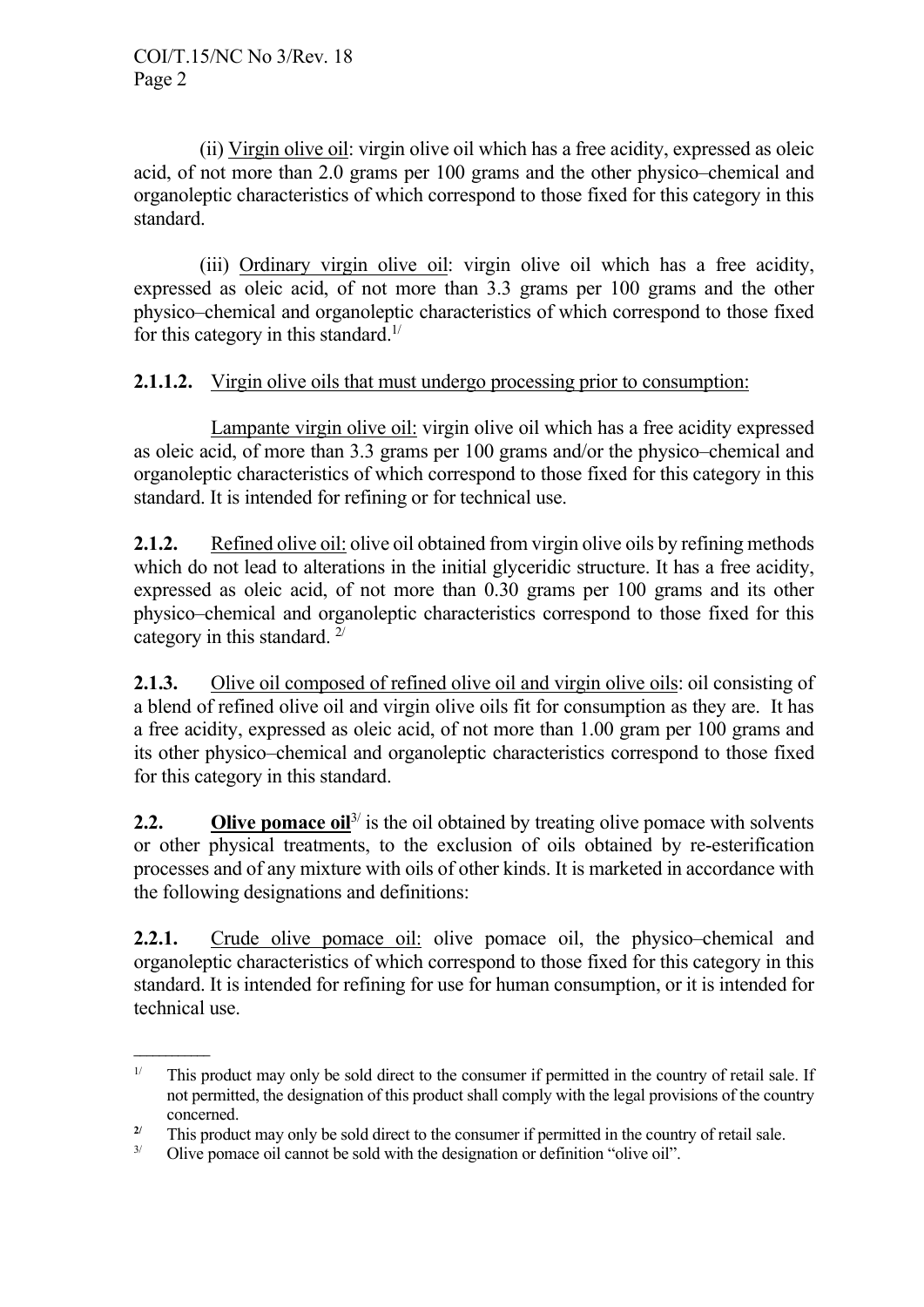**2.2.2.** Refined olive pomace oil: oil obtained from crude olive pomace oil by refining methods which do not lead to alterations in the initial glyceridic structure. It has a free acidity, expressed as oleic acid, of not more than 0.30 grams per 100 grams and its other physico–chemical and organoleptic characteristics correspond to those fixed for this category in this standard.<sup>1/</sup>

**2.2.3.** Olive pomace oil composed of refined olive pomace oil and virgin olive oils: oil consisting of a blend of refined olive pomace oil and virgin olive oils fit for consumption as they are. It has a free acidity of not more than 1.00 gram per 100 grams and its other physico–chemical and organoleptic characteristics correspond to those fixed for this category in this standard. $2^{7}$  In no case shall this blend be called "olive oil".

# **3. PURITY CRITERIA**

The identity characteristics comprising the purity criteria shall be applicable to olive oils and olive pomace oils.

The limits established for each criterion include the precision values of the attendant recommended method.

#### **3.1.** Fatty acid composition as determined by gas chromatography (% m/m methyl esters):

| Myristic acid              | ~< 0.03         |
|----------------------------|-----------------|
| Palmitic acid              | $7.00 - 20.00$  |
| Palmitoleic acid           | $0.30 - 3.50$   |
| Heptadecanoic acid         | ~< 0.40         |
| Heptadecenoic acid         | ~< 0.60         |
| Stearic acid               | $0.50 - 5.00$   |
| Oleic acid                 | $55.00 - 85.00$ |
| Linoleic acid              | $2.50 - 21.00$  |
| Linolenic acid             | $\leq 1.00^{3}$ |
| Arachidic acid             | ~< 0.60         |
| Gadoleic acid (eicosenoic) | ~< 0.50         |
| Behenic acid               | $~< 0.20*$      |
| Lignoceric acid            | ~< 0.20         |

<sup> $1/$ </sup> This product may only be sold direct to the consumer if permitted in the country of retail sale.

<sup>2/</sup> The country of retail sale may require a more specific designation.

 $3/$  When an edible virgin olive oil exhibits 1.00<linolenic acid%≤1.40, then this oil is authentic, provided that App. β-sito/Campe content  $\geq$  24 and all other purity criteria lie within the official limit

Limit raised to  $< 0.30$  for olive pomace oils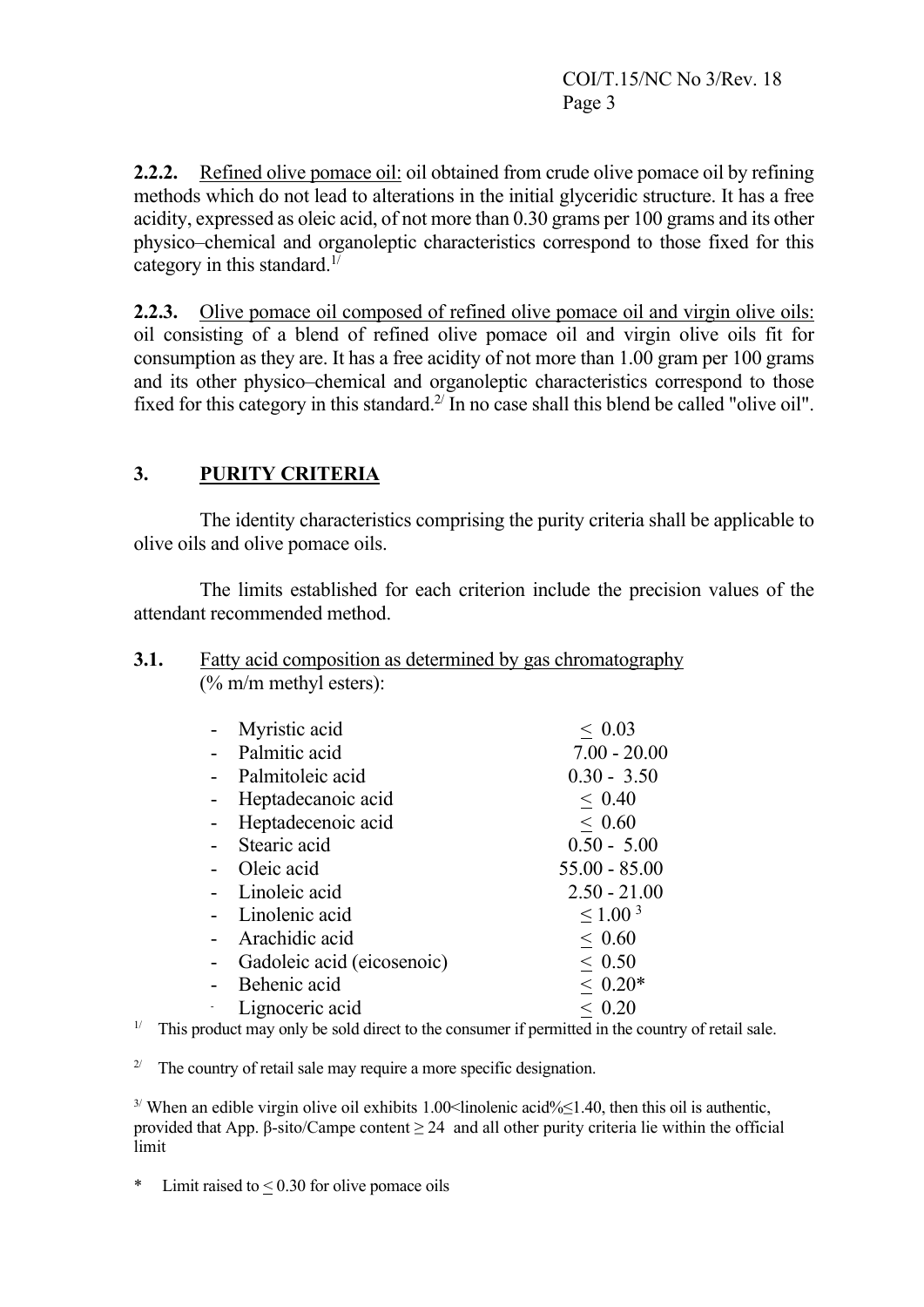# **3.2.** *Trans* fatty acid content (% *trans* fatty acids)

|        |                                                                                                                                                                                                                                                                                 | C18:1 T                                                                                                 | C18:2 T                                                                                          |
|--------|---------------------------------------------------------------------------------------------------------------------------------------------------------------------------------------------------------------------------------------------------------------------------------|---------------------------------------------------------------------------------------------------------|--------------------------------------------------------------------------------------------------|
|        |                                                                                                                                                                                                                                                                                 | T<br>$\frac{0}{0}$                                                                                      | $^{+}$<br>C18:3                                                                                  |
| 3.3.   | Edible virgin olive oils<br>Lampante virgin olive oil<br>Refined olive oil<br>Olive oil $(ROO+VOOs)^1$<br>Crude olive-pomace oil<br>Refined olive-pomace oil<br>Olive pomace oil $(ROPO+VOOs)^2$                                                                                | $\frac{0}{0}$<br>${}_{0.05}$<br>$\leq 0.10$<br>< 0.20<br>$\leq 0.20$<br>$\leq 0.20$<br>< 0.40<br>< 0.40 | $\leq 0.05$<br>$\leq 0.10$<br>< 0.30<br>$\leq 0.30$<br>$\leq 0.10$<br>$\leq 0.35$<br>$\leq 0.35$ |
| 3.3.1. | Sterol and triterpene dialcohol composition<br>Desmethylsterol composition (% total sterols)                                                                                                                                                                                    |                                                                                                         |                                                                                                  |
|        | - Cholesterol<br>- Brassicasterol<br>- Campesterol<br>- Stigmasterol<br>- Delta-7-stigmastenol<br>- Apparent beta-sitosterol:<br>beta-sitosterol +<br>$delta-5$ -avenasterol +<br>$delta-5-23$ -stigmastadienol +<br>$clerosterol + sitostanol +$<br>delta 5-24-stigmastadienol | < campesterol in edible oils                                                                            | $\leq 0.5$<br>$\leq 0.1*$<br>$< 4.0**$<br>$< 0.5$ **<br>> 93.0                                   |
|        | $1.6.6$ 1.1, 1.1, 1.2, 1.1, 1.1                                                                                                                                                                                                                                                 |                                                                                                         |                                                                                                  |

<sup>1</sup> Blend of refined olive oil and virgin olive oils

<sup>2</sup> Blend of refined olive pomace oil and virgin olive oils

 $*$  Limit raised to  $\leq$  0.2 for olive pomace oils.

\*\* See Annex 1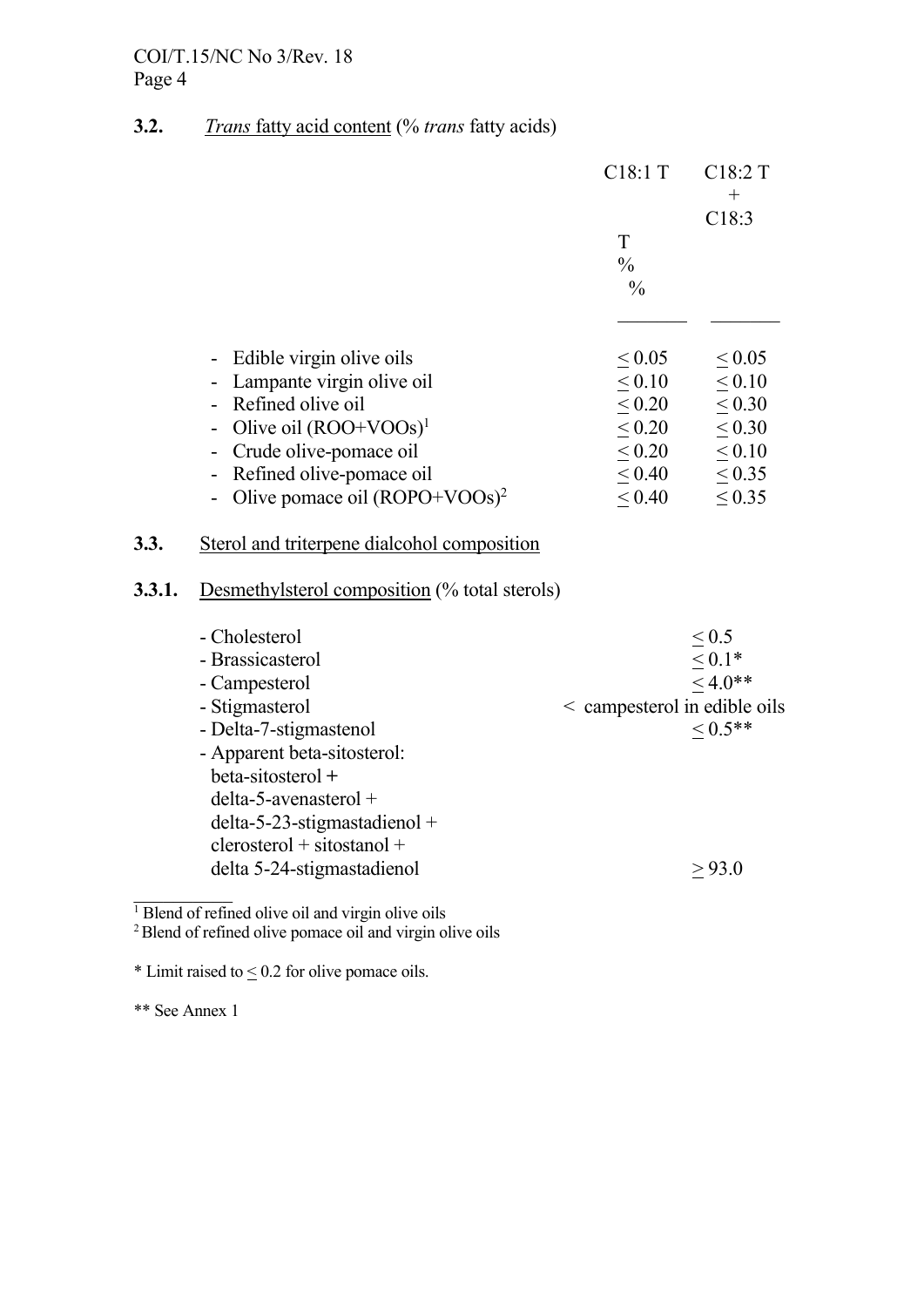## **3.3.2.** Total sterol content (mg/kg)

| Virgin olive oils<br>$\qquad \qquad \blacksquare$<br>Refined olive oil<br>$\qquad \qquad \blacksquare$<br>Olive oil (ROO+VOOs) | $\geq 1000$           |
|--------------------------------------------------------------------------------------------------------------------------------|-----------------------|
| Crude olive pomace oil<br>$\overline{\phantom{0}}$                                                                             | > 2500                |
| Refined olive pomace oil<br>$\overline{\phantom{0}}$                                                                           | $\geq 1800$           |
| Olive pomace oil (ROPO+VOOs)                                                                                                   | $\geq 1600$           |
| Erythrodiol and uvaol content<br>3.3.3.<br>$(\%$ total sterols)                                                                |                       |
| - Edible virgin olive oils                                                                                                     | $\leq$ 4.5            |
| - Lampante virgin olive oil                                                                                                    | $\leq 4.5^{1/3}$      |
| - Refined olive oil                                                                                                            | $<$ 4.5 <sup>2/</sup> |
|                                                                                                                                |                       |
| - Olive oil $($ ROO + VOOs $)$                                                                                                 | < 4.5                 |
| - Crude olive pomace oil                                                                                                       | $>$ 4.5 <sup>3/</sup> |
| - Refined olive pomace oil                                                                                                     | > 4.5                 |
| - Olive pomace oil (ROPO+VOOs)                                                                                                 | > 4.5                 |
| 3.4.<br>$\frac{\text{Wax content}}{\text{mg/kg}}$                                                                              |                       |
| $C42 + C44 + C46$ (mg/kg)                                                                                                      |                       |
| - Extra virgin olive oil and virgin olive oil                                                                                  | $\leq 150$            |
| $C40 + C42 + C44 + C46$ (mg/kg)                                                                                                |                       |
| - Ordinary virgin olive oil                                                                                                    | < 250                 |
| - Lampante virgin olive oil                                                                                                    | $< 300^{1/5}$         |
| - Refined olive oil                                                                                                            | $<$ 350               |
| - Olive oil (ROO+VOOs)                                                                                                         | < 350                 |
| - Crude olive pomace oil                                                                                                       | $>$ 350 $^{3/}$       |
| - Refined olive pomace oil                                                                                                     | > 350                 |
| -Olive pomace oil (ROPO+VOOs)                                                                                                  | > 350                 |

<sup>&</sup>lt;sup>1/</sup> When the oil has a wax content between 300 mg/kg and 350 mg/kg it is considered a lampante virgin olive oil if the total aliphatic alcohol content is  $\leq$  350 mg/kg or the erythrodiol + uvaol content is  $<$  3.5%.

<sup>2/</sup> When the oil has an erythrodiol + uvaol content of between 4.5 and 6 %, the erythrodiol content must be  $\leq$  75 mg/kg.

<sup>3/</sup> When the oil has a wax content between 300 mg/kg and 350 mg/kg it is considered a crude olive pomace oil if the total aliphatic alcohol content is > 350 mg/kg and the erythrodiol + uvaol content is  $> 3.5\%$ .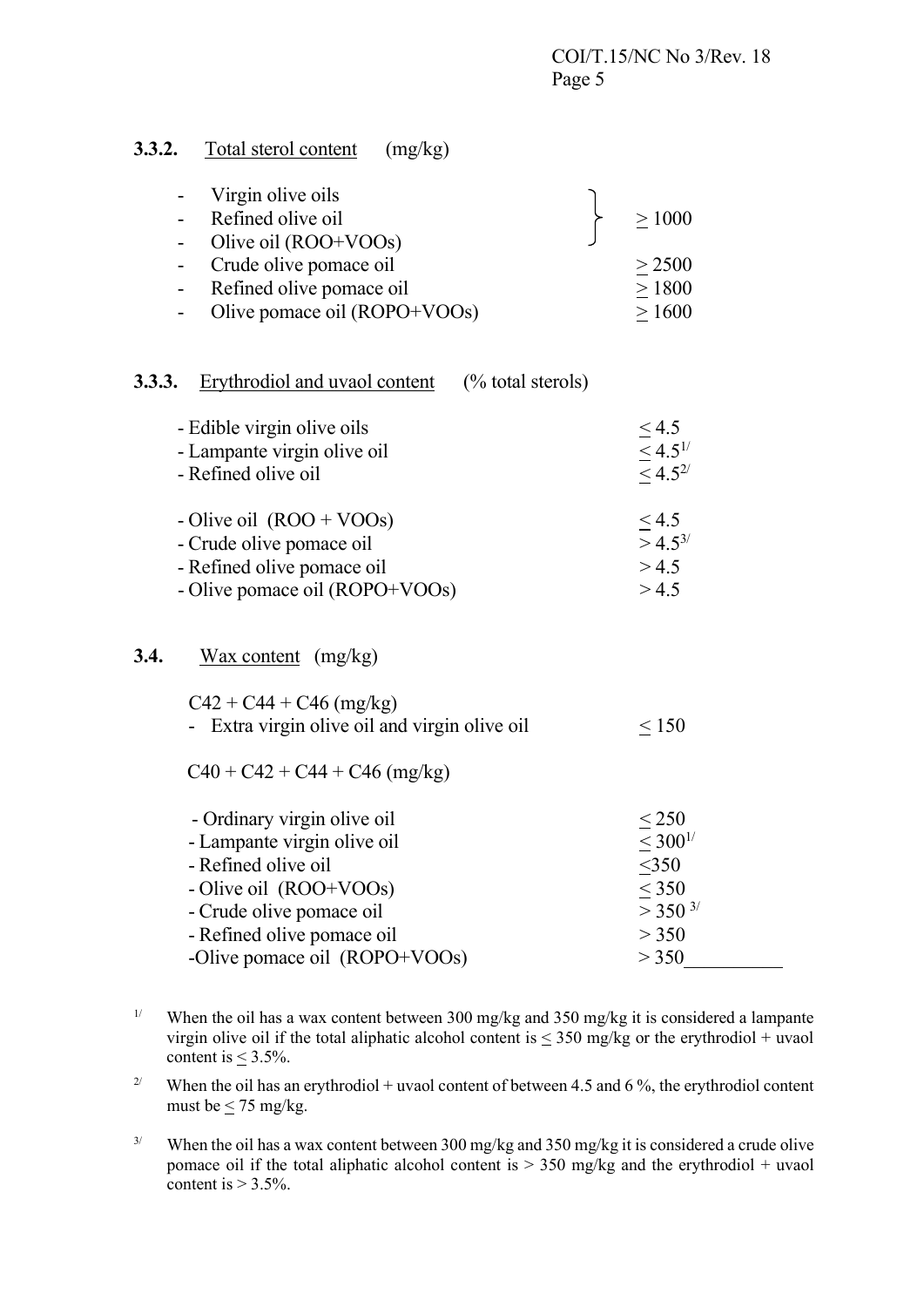## **3.5.** Maximum difference between the actual and theoretical ECN 42 triacylglycerol content (%)

| - Edible virgin olive oils     | $\leq  0.20 $ |
|--------------------------------|---------------|
| - Lampante virgin olive oil    | $\leq  0.30 $ |
| - Refined olive oil            | $\leq  0.30 $ |
| - Olive oil (ROO+VOOs)         | $\leq  0.30 $ |
| - Crude olive pomace oil       | $\leq  0.60 $ |
| - Refined olive pomace oil     | $\leq  0.50 $ |
| - Olive pomace oil (ROPO+VOOs) | $\leq  0.50 $ |
|                                |               |

# **3.6.** Stigmastadiene content (mg/kg)

| - | Extra virgin olive oil and virgin olive oil | ~< 0.05     |
|---|---------------------------------------------|-------------|
|   | - Ordinary virgin olive oil                 | $\leq 0.10$ |
|   | Lampante virgin olive oil                   | $\leq 0.50$ |

#### **3.7.** Content of 2-glyceryl monopalmitate  $(\%)$

- Edible virgin olive oils and olive oil (ROO+VOOs):

C16:0 < 14.00%;  $2P < 0.9%$  $C16:0 > 14.00\%$ ,  $2P < 1.0\%$ 

## - Non-edible virgin olive oils and refined olive oils:

 $C16:0 \le 14.00\%$ ;  $2P \le 0.9\%$  $C16:0 > 14.00\%, 2P < 1.1\%$ 

- Olive pomace oil (ROPO+VOOs)  $< 1.2\%$
- Crude and refined olive pomace oils  $\leq 1.4\%$

## **3.8.** Unsaponifiable matter (g/kg)

| $\overline{\phantom{0}}$ | Olive oils        | $<$ 15 |
|--------------------------|-------------------|--------|
| $\overline{\phantom{0}}$ | Olive pomace oils | $<$ 30 |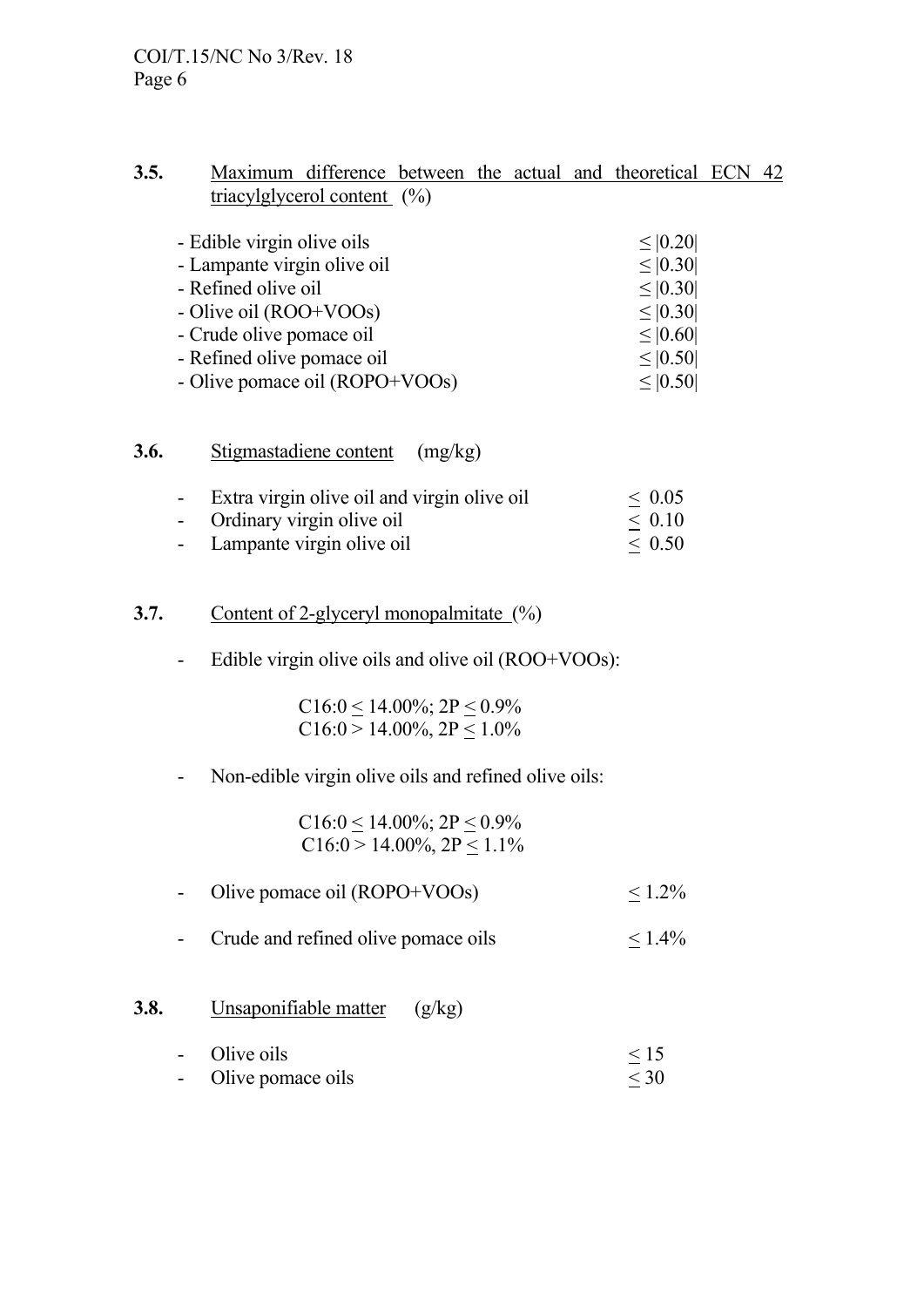## **4. QUALITY CRITERIA**

The limits established for each criterion and designation include the precision values of the attendant recommended method

|                                                                                                            | Extra<br>virgin<br>olive<br>oil | Virgin<br>olive<br>oil          | Ordinary<br>virgin<br>olive<br>oil | Lampante<br>virgin<br>olive<br>oil * | Refined<br>olive<br>oil | Olive<br>Oil<br>(ROO+VOOs)   | Crude<br>olive<br>pomace<br>oil | Refined<br>olive<br>pomace<br>oil         | Olive<br>pomace<br>oil<br>(ROPO+VOOs) |
|------------------------------------------------------------------------------------------------------------|---------------------------------|---------------------------------|------------------------------------|--------------------------------------|-------------------------|------------------------------|---------------------------------|-------------------------------------------|---------------------------------------|
| 4.1 Organoleptic<br>characteristics<br>- odour and taste<br>$\overline{\phantom{a}}$<br>. median of defect |                                 |                                 |                                    |                                      | acceptable              | good                         |                                 | acceptable                                | good                                  |
| . median of the fruity<br>attribute<br>- colour<br>- aspect at 20°C                                        | $Me = 0.0$<br>Me > 0.0          | $0.0 < Me \leq 3.5$<br>Me > 0.0 | $3.5 < Me \leq 6.0**$              | Me > 6.0                             | light<br>yellow         | light,<br>yellow to<br>green |                                 | light,<br>yellow to<br>brownish<br>yellow | light,<br>yellow to<br>green          |
| for 24 hours<br>4.2 Free acidity<br>% m/m expressed                                                        |                                 |                                 |                                    |                                      | limpid                  | limpid                       |                                 | limpid                                    | limpid                                |
| in oleic acid<br>4.3. Peroxide value<br>in milleq. peroxide                                                | $\leq 0.80$                     | $\leq 2.0$                      | $\leq$ 3.3                         | > 3.3                                | $\le 0.30$              | $\leq 1.00$                  | no limit                        | $\leq 0.30$                               | $\leq 1.00$                           |
| oxygen per kg/oil                                                                                          | $\leq 20.0$                     | $\leq 20.0$                     | $\leq 20.0$                        | no limit                             | $\leq 5.0$              | $\leq$ 15.0                  | no limit                        | $\leq 5.0$                                | $\leq 15.0$                           |

\* It is not obligatory for the criteria in 4.1, 4.2 and 4.3 to be concurrent; one is sufficient.

\*\* Or when the median of the defect is less than or equal to 3.5 and the median of the fruity attribute is equal to 0.0.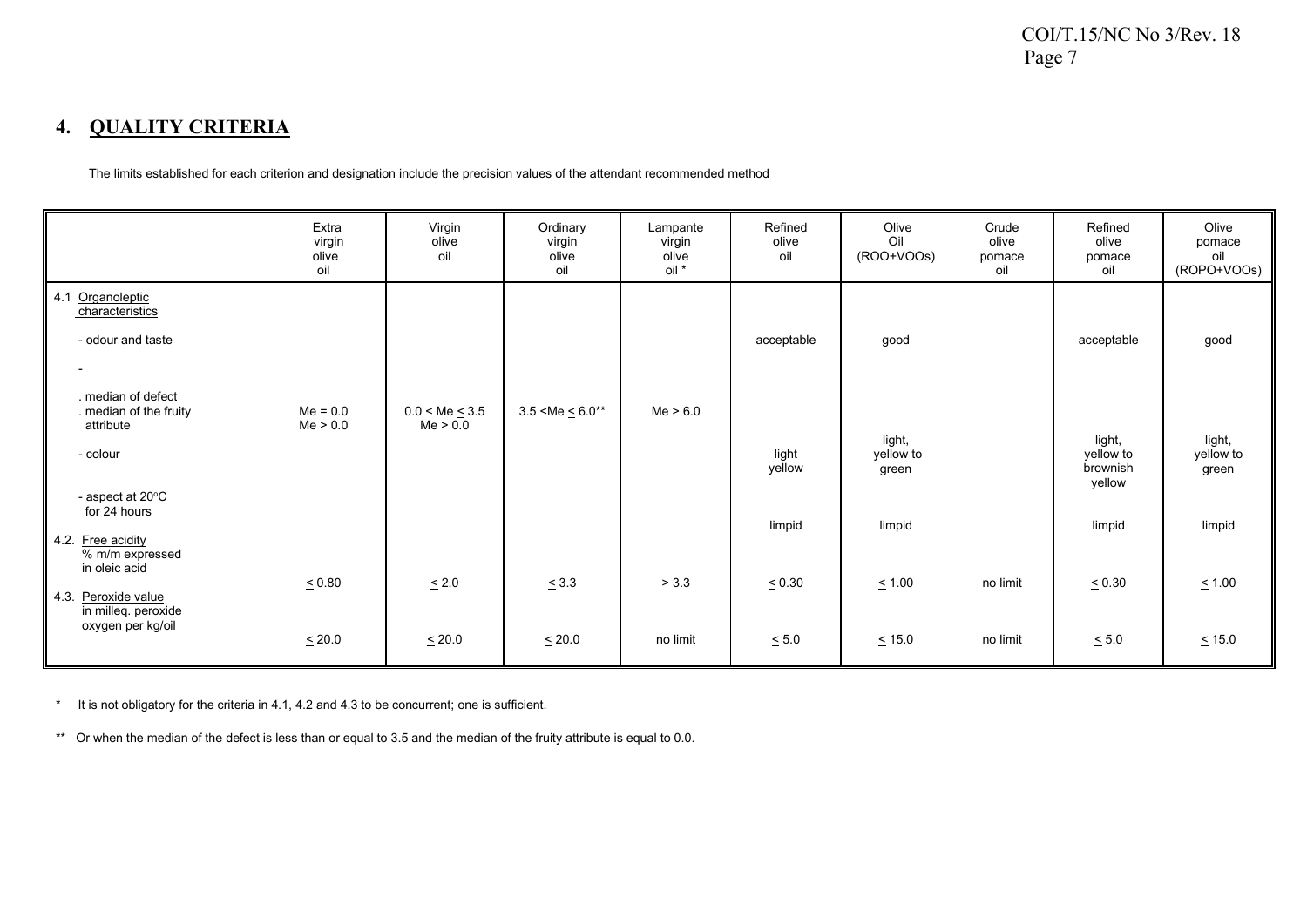# **4. QUALITY CRITERIA (contd.)**

|                                                          | Extra<br>virgin<br>olive<br>oil | Virgin<br>olive<br>oil | Ordinary<br>virgin<br>olive<br>oil | Lampante<br>virgin<br>olive<br>oil | Refined<br>olive<br>oil | Olive<br>Oil<br>(ROO+VOOs) | Crude<br>olive<br>pomace<br>oil | Refined<br>olive<br>pomace<br>oil | Olive<br>pomace<br>oil<br>(ROPO+VOOs) |
|----------------------------------------------------------|---------------------------------|------------------------|------------------------------------|------------------------------------|-------------------------|----------------------------|---------------------------------|-----------------------------------|---------------------------------------|
| 4.4. Absorbency in<br>ultra-violet<br>$(K^{1\%})$<br>1cm |                                 |                        |                                    |                                    |                         |                            |                                 |                                   |                                       |
| - 270 nm (cyclohexane) / 268<br>nm (iso-octane)          | $\leq 0.22$                     | $\leq 0.25$            | $\leq 0.30$                        |                                    | $\leq 1.25$             | $\leq 1.15$                |                                 | $\leq 2.00$                       | $\leq 1.70$                           |
| $-\Delta K$                                              | $\leq 0.01$                     | $\leq 0.01$            | $\le 0.01$                         |                                    | $\le 0.16$              | $\leq 0.15$                |                                 | $\leq 0.20$                       | $\leq 0.18$                           |
| $-232$ nm <sup>*</sup>                                   | $≤ 2.50***$                     | $\leq 2.60**$          |                                    |                                    |                         |                            |                                 |                                   |                                       |
| 4.5. Moisture and<br>volatile matter<br>$\sqrt{(% m/m)}$ | $\leq 0.2$                      | $\leq 0.2$             | $\leq 0.2$                         | $\leq 0.3$                         | $\leq 0.1$              | $\leq 0.1$                 | $\leq 1.5$                      | $\leq 0.1$                        | $\leq 0.1$                            |
| 4.6. Insoluble<br>impurities in light<br>petroleum % m/m | $\leq 0.10$                     | $\leq 0.10$            | $\le 0.10$                         | $\leq 0.20$                        | $\leq 0.05$             | $\leq 0.05$                |                                 | $\leq 0.05$                       | $\leq 0.05$                           |
| 4.7. Flash point<br>4.8. Trace metals                    |                                 | $\sim$                 | $\blacksquare$                     | $\blacksquare$                     | $\blacksquare$          | $\blacksquare$             | ≥ 120 °C                        | $\overline{\phantom{a}}$          |                                       |
| mg/kg<br>Iron<br>Copper                                  | $\leq 3.0$ $\leq 0.1$           | $\leq 3.0$ $\leq 0.1$  | $\leq 3.0$ $\leq 0.1$              | $\leq 3.0$ $\leq 0.1$              | $\leq 3.0$ $\leq 0.1$   | $\leq 3.0$ $\leq 0.1$      |                                 | $\leq 3.0$<br>$\leq 0.1$          | $\leq 3.0$<br>$\leq 0.1$              |
| 4.9. Fatty acid ethyl esters (FAEEs)                     | $\leq$ 35 mg/kg                 |                        |                                    |                                    |                         |                            |                                 |                                   |                                       |
|                                                          |                                 |                        |                                    |                                    |                         |                            |                                 |                                   |                                       |
| 4.10. Phenols content                                    | See section 11.21               |                        |                                    |                                    |                         |                            |                                 |                                   |                                       |

\* This determination is solely for application by commercial partners on an optional basis.

\*\* Commercial partners in the country of retail sale may require compliance with these limits when the oil is made available to the end consumer.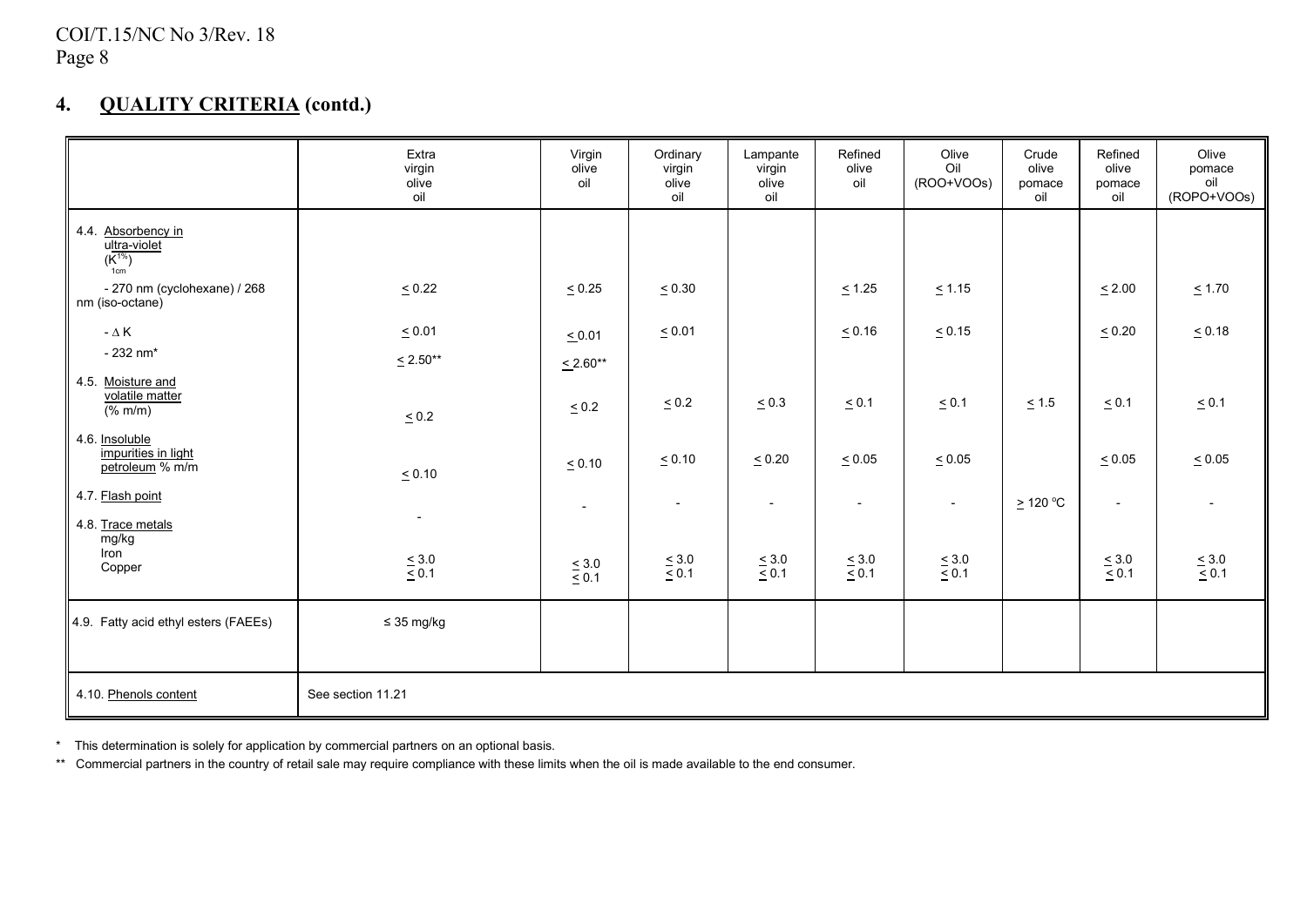# **5. FOOD ADDITIVES**

# **5.1.** Virgin olive oils and crude olive pomace oil:

none permitted

**5.2.** Refined olive oil, olive oil (ROO+VOOs), refined olive pomace oil and olive pomace oil (ROPO+VOOs): alpha-tocopherol permitted to restore natural tocopherol lost in the refining process.

Maximum level: According to the Good Manufacturing Practices (GMP)

# **6. CONTAMINANTS**

## **6.1.** Heavy metals

The products covered by this standard shall comply with the maximum levels of the General Standard for Contaminants and Toxins in Food and Feed (CODEX STAN 193-1995).

**6.2.** Pesticide residues

The products covered by this standard shall comply with those maximum residue limits established by the Codex Alimentarius Commission for these commodities.

## **6.3**. Halogenated solvents

- Maximum content of each halogenated solvent 0.1 mg/kg
- Maximum content of the sum of all halogenated solvents 0.2 mg/kg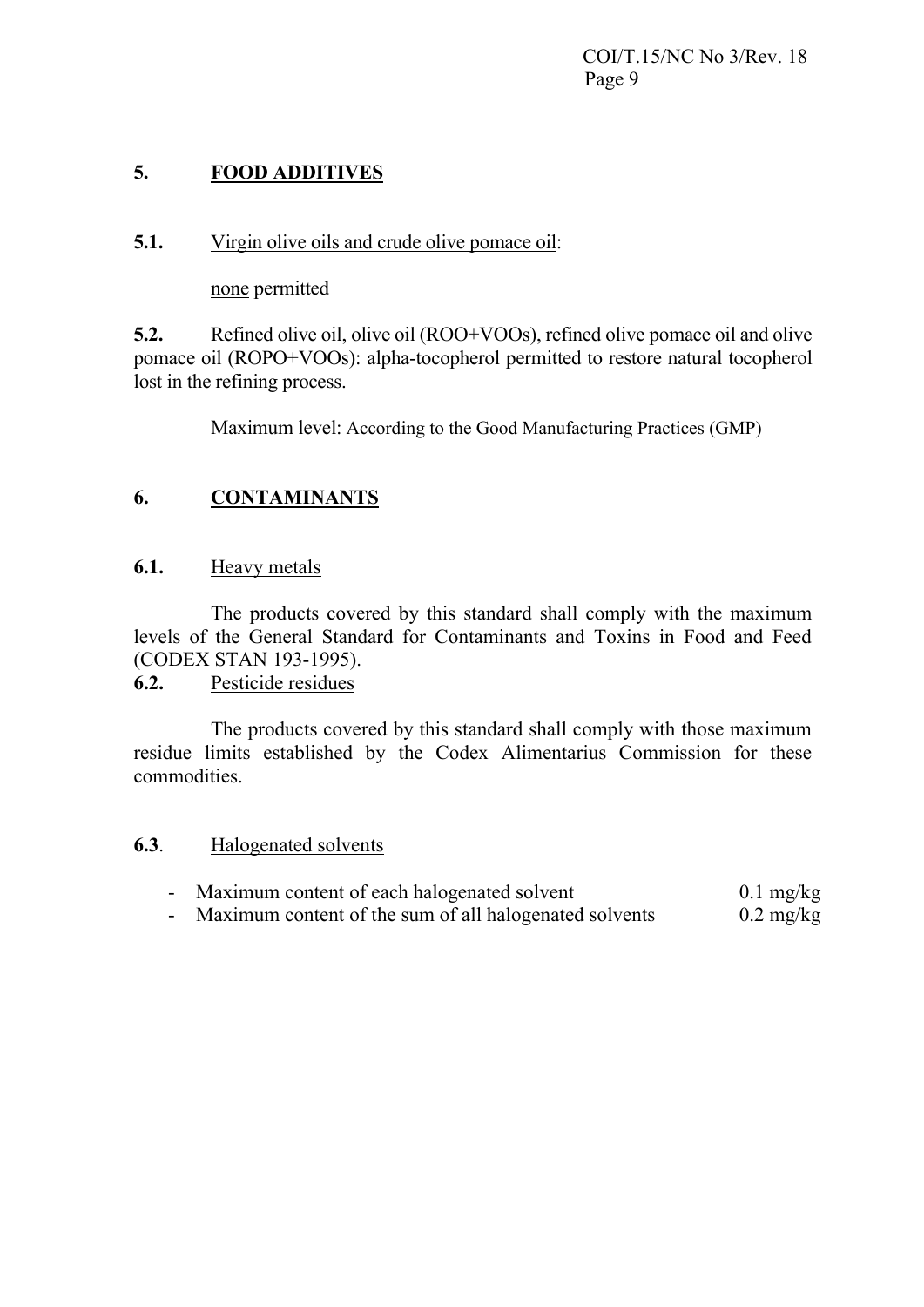# **7. HYGIENE**

**7.1.** It is recommended that the products intended for human consumption covered by the provisions of this standard be prepared and handled in accordance with the appropriate sections of the General Principles of Food Hygiene (CAC/RP 1-1969), and other relevant Codex texts such as Codes of Hygienic Practice and Codes of Practice.

**7.2.** The products intended for human consumption should comply with any microbiological criteria established in accordance with the Principles for the Establishment and Application of Microbiological Criteria (CAC/GL 21-1997).

# **8. PACKING**

Olive oils and olive pomace oils intended for international trade shall be packed in containers complying with the General Principles of Food Hygiene recommended by the Codex Alimentarius Commission (CAC/RCP 1 - 1969), and other relevant texts such as Codes of Hygienic Practice and Codes of Practice.

The containers used may be:

**8.1.** tanks, containers, vats, which permit the transportation in bulk of olive oils and olive pomace oils;

**8.2.** metal drums, in good condition, hermetically-sealed, which should be internally covered with a suitable varnish;

**8.3.** metal tins and cans, lithographed, new, hermetically-sealed, which should be internally covered with a suitable varnish;

**8.4.** demi-johns, glass bottles or bottles made of suitable macromolecular material.

# **9. CONTAINER FILLING TOLERANCE**

 The volume occupied by the contents shall under no circumstances be less than 90% of the capacity of the container, except in the case of tin containers with a capacity of, or less than, 1 L in which the volume occupied shall under no circumstances be less than 80% of the capacity of the container; this capacity is equal to the volume of distilled water at 20 °C which the container can hold when full.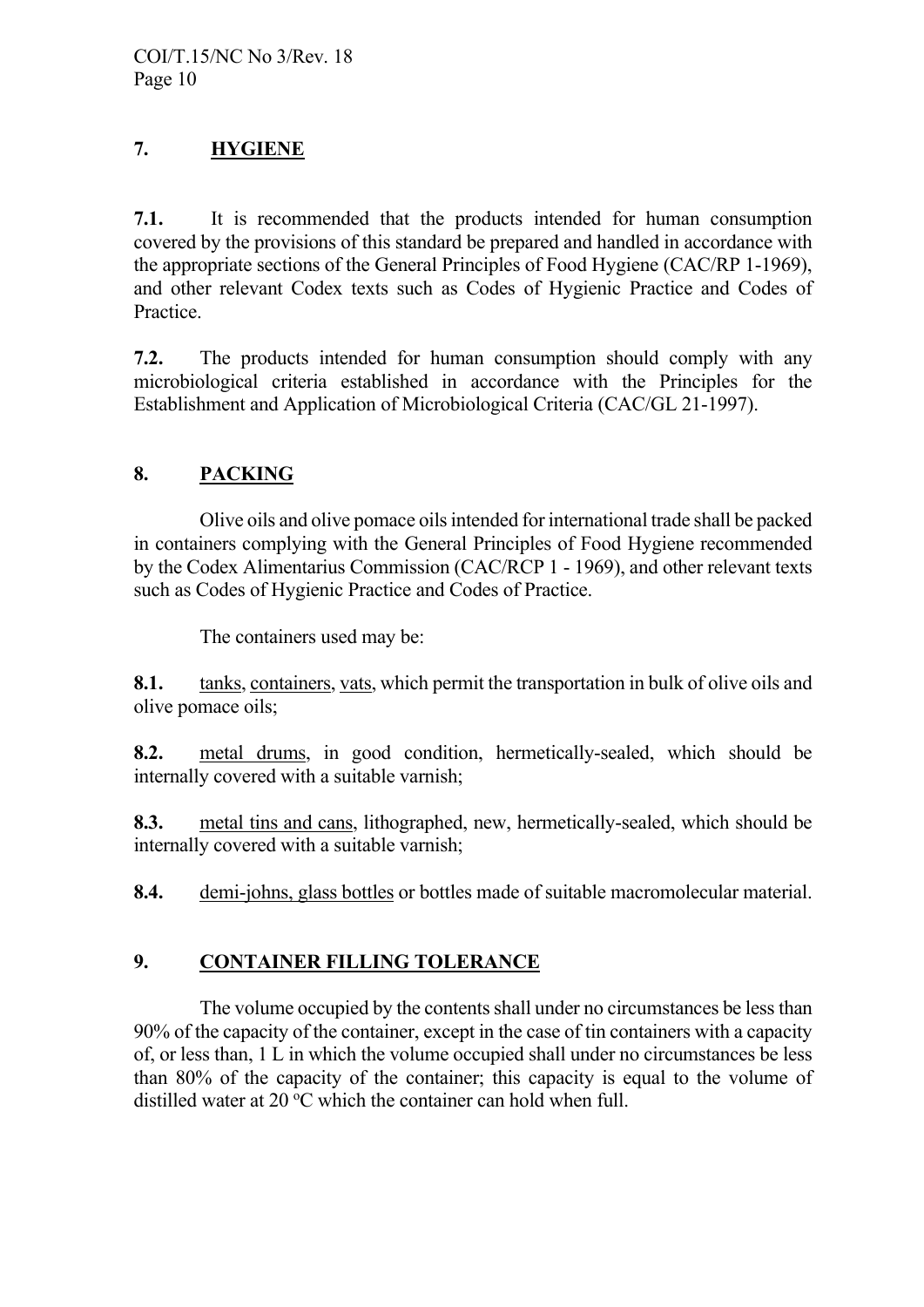# **10. LABELLING**

 In addition to the appropriate sections of the Codex General Standard for the Labelling of Pre-packaged Foods (CODEX STAN 1-1985) and the guidelines applying to food not intended for direct sale to consumers, the specific provisions providing the following information shall be applied:

# **10.1.** On containers intended for direct sale to consumers

# **10.1.1.** Name of the product

 The labelling on each container shall indicate the specific designation of the product contained, complying in every way with the relevant provisions of this standard.

## **10.1.1.1.** Designations of olive oils:

- Extra virgin olive oil
- Virgin olive oil
- Ordinary virgin olive oil $1/$
- Refined olive oil $11$
- Olive oil  $(ROO+VOOs)^{2/2}$

# **10.1.1.2.** Designations of olive pomace oils:

- Refined olive pomace  $\text{oil}^{1/2}$
- Olive pomace oil  $(ROPO+VOOs)^{2/2}$

# **10.1.2.** Net contents

 The net contents shall be declared by volume in the metric system ("Système International" units).

# **10.1.3.** Name and address

 The name and address of the manufacturer, packer, distributor, importer, exporter or seller shall be declared.

<sup>&</sup>lt;sup>1/</sup> This product may only be sold direct to the consumer if permitted in the country of retail sale.

<sup>&</sup>lt;sup>2/</sup> The country of retail sale may require a more specific designation.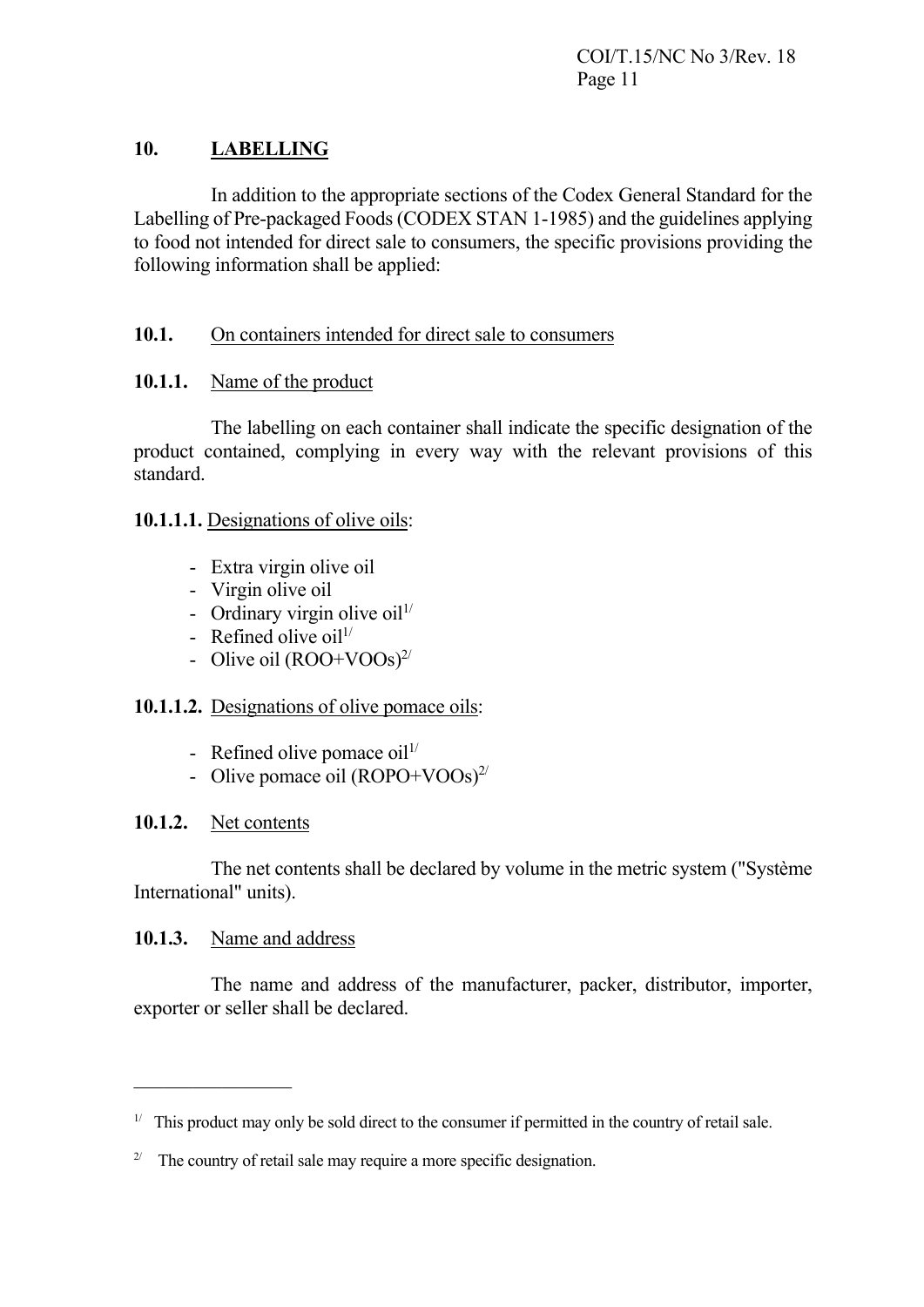## **10.1.4.** Country of origin

The name of the country of origin shall be declared. When the product undergoes substantial processing in a second country, the country in which such processing is carried out shall be considered as the country of origin for labelling purposes.

## **10.1.5.** Geographical indications and designations of origin

## **10.1.5.1.** Geographical indications

The labels of virgin olive oils may state their geographical indication (country, region or locality) when they have been empowered to do so by their country of origin and when such virgin olive oils have been produced, packed and originate exclusively in the country, region or locality mentioned.

## **10.1.5.2.** Designations of origin

The labels of extra virgin olive oils may indicate their designation of origin (country, region or locality) when they have been awarded such a designation, in accordance with the terms provided under the regulations of their country of origin and when such extra virgin olive oil has been produced, packed and originates exclusively in the country, region or locality mentioned.

## **10.1.6.** Lot identification

Each container shall be embossed or otherwise permanently marked in code or in clear to identify the producing factory and the lot.

## **10.1.7.** Date marking and storage conditions

## **10.1.7.1**. Date of minimum durability

In the case of pre-packaged products intended for the end consumer, the date of minimum durability (preceded by the words "best before end") shall be declared by the month and year in uncoded numerical sequence. The month may be indicated by letters in those countries where such use will not confuse the consumer; if the shelf life of the product is valid to December, the expression "end (stated year)" may be used as an alternative.

## **10.1.7.2.** Storage instructions

Any special conditions for storage shall be declared on the label if the validity of the date of minimum durability depends thereon.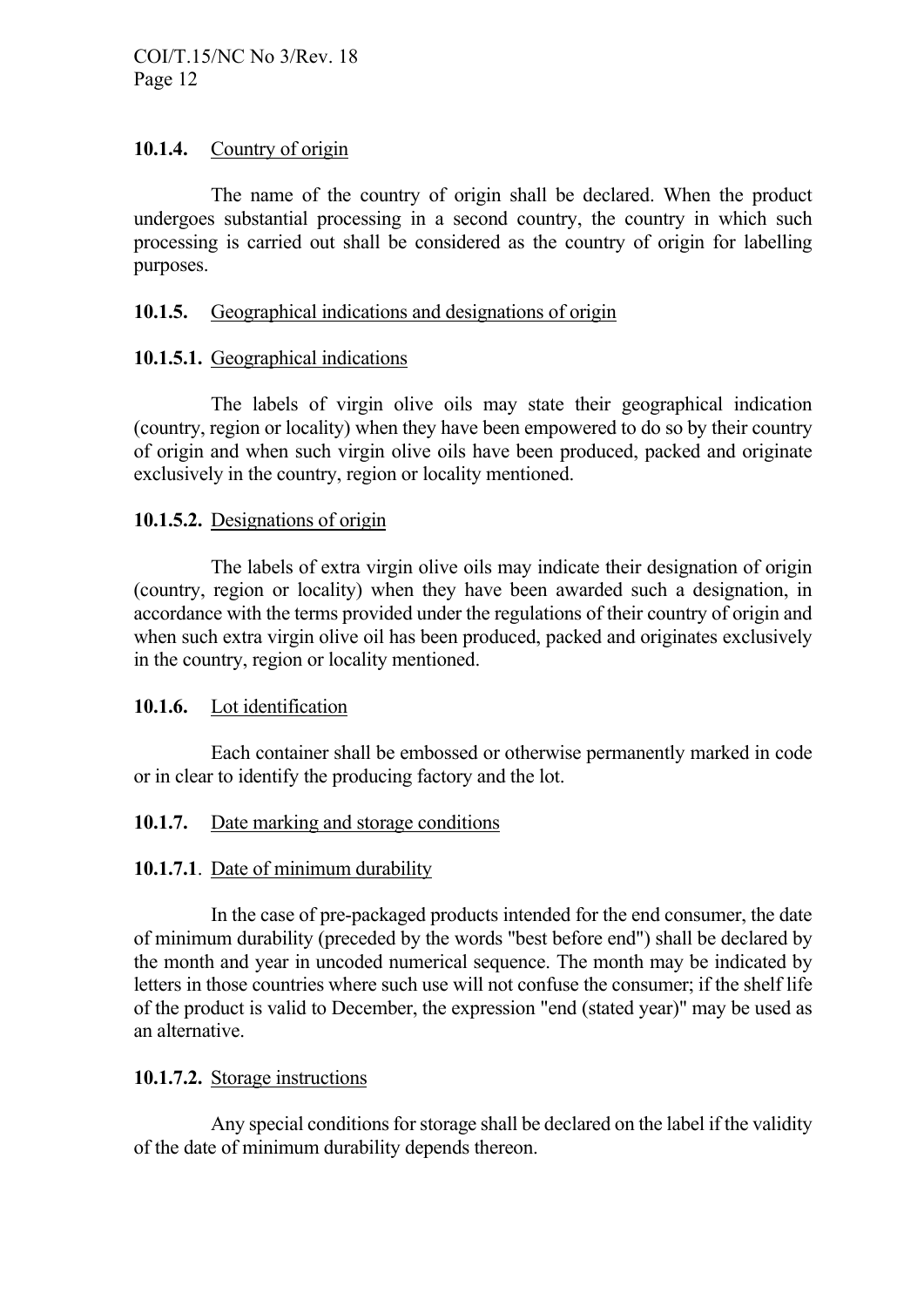#### **10.2.** On forwarding packs of oils intended for human consumption

In addition to the details noted under section 10.1., the following inscription shall appear:

- number and type of containers held in pack.

## **10.3.** On containers allowing the transportation in bulk of olive oils and olive pomace oils

The labelling on each container shall include:

## **10.3.1.** Name of the product

The name shall indicate the specific designation of the product contained, complying in every way with the provisions of this standard.

#### **10.3.2.** Net contents

The net contents shall be declared by weight or volume in the metric system ("Système International" units).

#### **10.3.3.** Name and address

The name and address of the manufacturer, distributor or exporter shall be declared.

## **10.3.4.** Country of origin

The name of the exporting country shall be declared.

## **11. METHODS OF ANALYSIS AND SAMPLING**

The methods of analysis and sampling given below are international referee methods. The latest version of these methods should be used.

## **11.1.** Sampling

According to ISO 5555, "Animal and vegetable fats and oils - Sampling".

## 11.2. Preparation of the test sample

According to ISO 661, "Animal and vegetable fats and oils - Preparation of the test sample".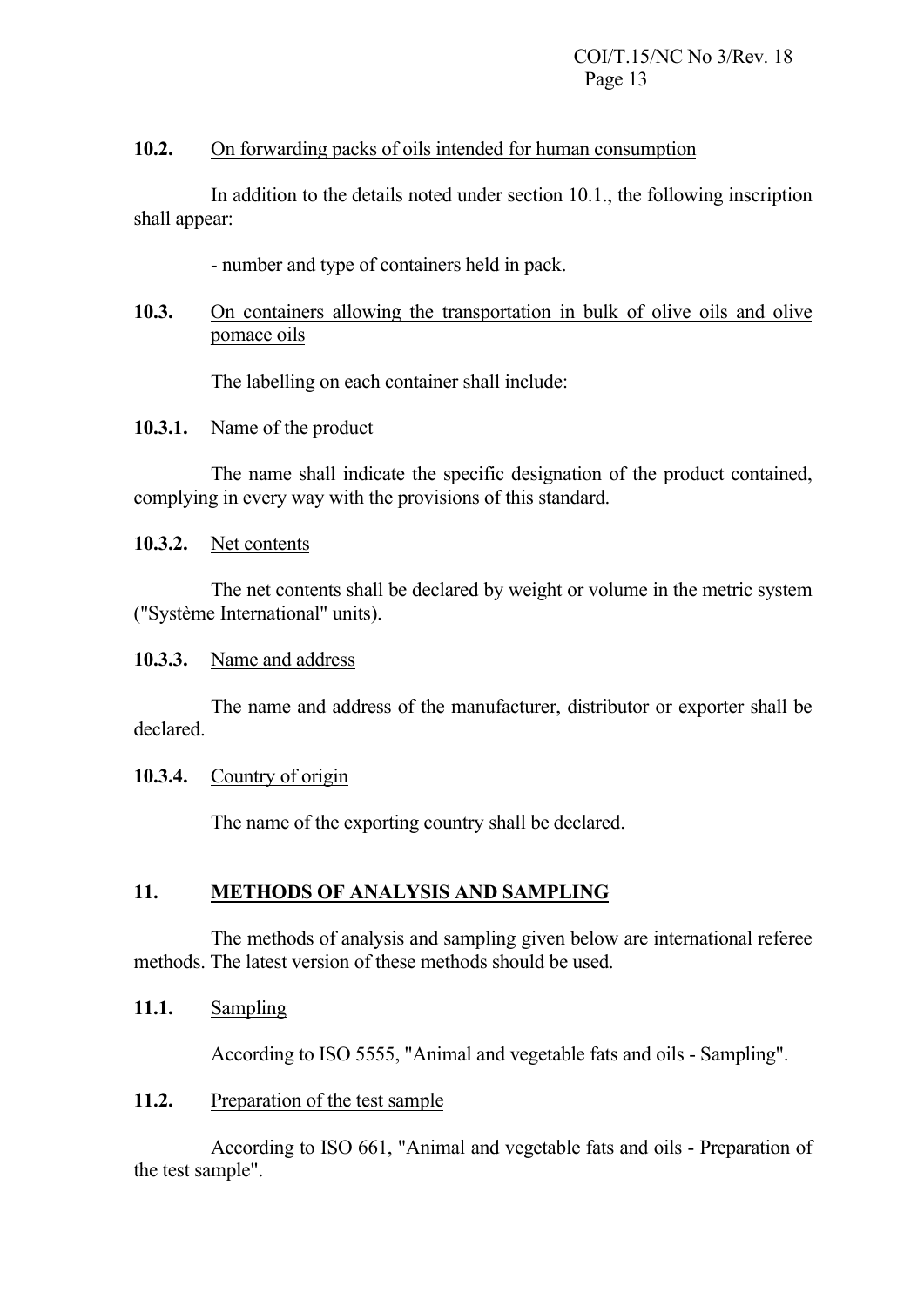## **11.3.** Determination of the fatty acid composition and *trans* fatty acid content

According to COI/T.20/Doc. No 33/Rev.1, "Determination of fatty acid methyl esters by gas-chromatography"

**11.4.** Determination of the sterol composition and content and alcoholic compounds

According to COI/T.20/Doc. No 26/Rev. 5, "Determination of the composition and content of sterols, triterpenic dialcohols and aliphatic alcohols by capillary column gas chromatography".

**11.5.** Determination of the difference between the actual and theoretical ECN 42 triacylglycerol content

According to COI/T.20/Doc. No 20/Rev. 4, "Determination of the difference between actual and theoretical content of triacylglycerols with ECN 42", or AOCS 5b-89.

## **11.6**. Determination of the stigmastadiene content

According to COI/T.20/Doc. No 11/Rev.4, "Determination of stigmastadienes in vegetable oils", or COI/T.20/Doc. no. 16/Rev.2, "Determination of sterenes in refined vegetable oils", or ISO 15788-1 or AOCS Cd 26-96.

# **11.7.** Determination of the content of 2-glyceryl monopalmitate

According to COI/T.20/Doc. No 23/Rev.1, "Determination of the percentage of 2-glyceryl monopalmitate" or to ISO 12872.

## **11.8.** Determination of the unsaponifiable matter

According to ISO 3596, "Determination of the unsaponifiable matter – Method using diethyl ether extraction", or AOCS Ca 6b-53 or ISO 18609.

The results should be expressed in g/unsaponifiable matter per kg/oil.

# **11.9.** Determination of the organoleptic characteristics

According to COI/T.20/Doc. No 15/Rev.10, "Organoleptic assessment of virgin olive oil".

# 11.10. Determination of the free acidity

According to COI/T.20/Doc. No 34/Rev.1, "Determination of free fatty acids, cold method".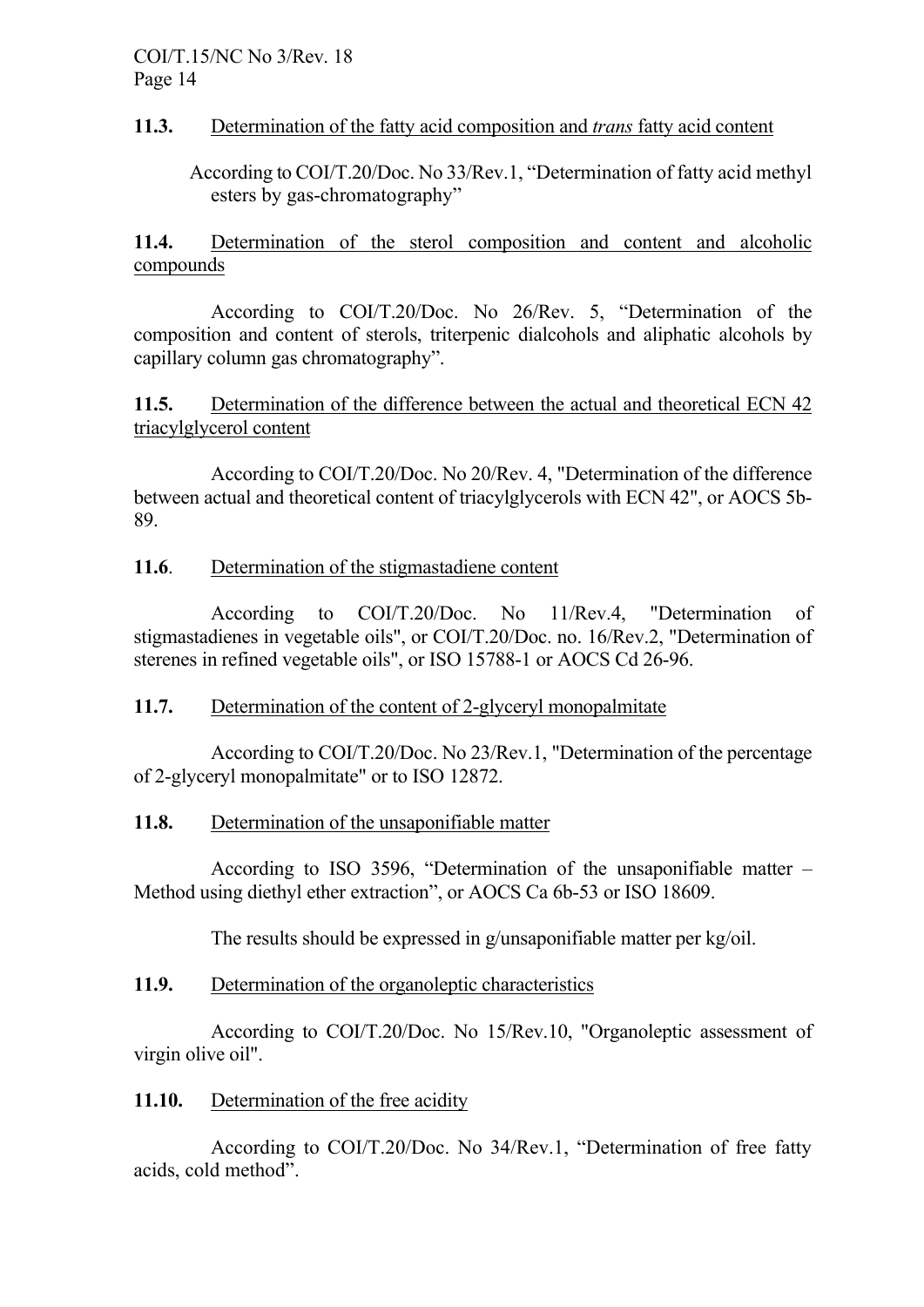## **11.11.** Determination of the peroxide value

According to COI/T.20/Doc. No 35/Rev.1, "Determination of the peroxide value", ISO 3960, or AOCS Cd 8b-90.

## **11.12.** Determination of the absorbency in ultra-violet

According to COI/T.20/Doc. No 19/Rev.5, "Spectrophotometric investigation in the ultraviolet", or ISO 3656 or AOCS Ch 5-91.

## **11.13.** Determination of the moisture and volatile matter

According to ISO 662, "Determination of the moisture and volatile matter".

## **11.14.** Determination of the insoluble impurities in light petroleum

According to ISO 663, "Determination of the insoluble impurities".

**11.15.** Determination of the flash point

According to the FOSFA International method.

## **11.16.** Detection of trace metals

According to ISO 8294, "Determination of copper, iron and nickel by direct graphite furnace atomic absorption spectrometry".

## **11.17.** Determination of the alpha-tocopherol

According to ISO 9936, "Determination of tocopherols and tocotrienols contents – Method using high-performance liquid chromatography".

- **11.18.** Determination of traces of heavy metals
	- Determination of lead: according to ISO 12193 or AOCS Ca 18c-91 or AOAC 994.02.
	- Determination of arsenic: according to AOAC 952.13 or AOAC 942.17 or AOAC 985.16.
- **11.19.** Detection of traces of halogenated solvents

According to COI/T.20/Doc. No 8, "Determination of tetrachloroethylene in olive oils by gas-liquid chromatography".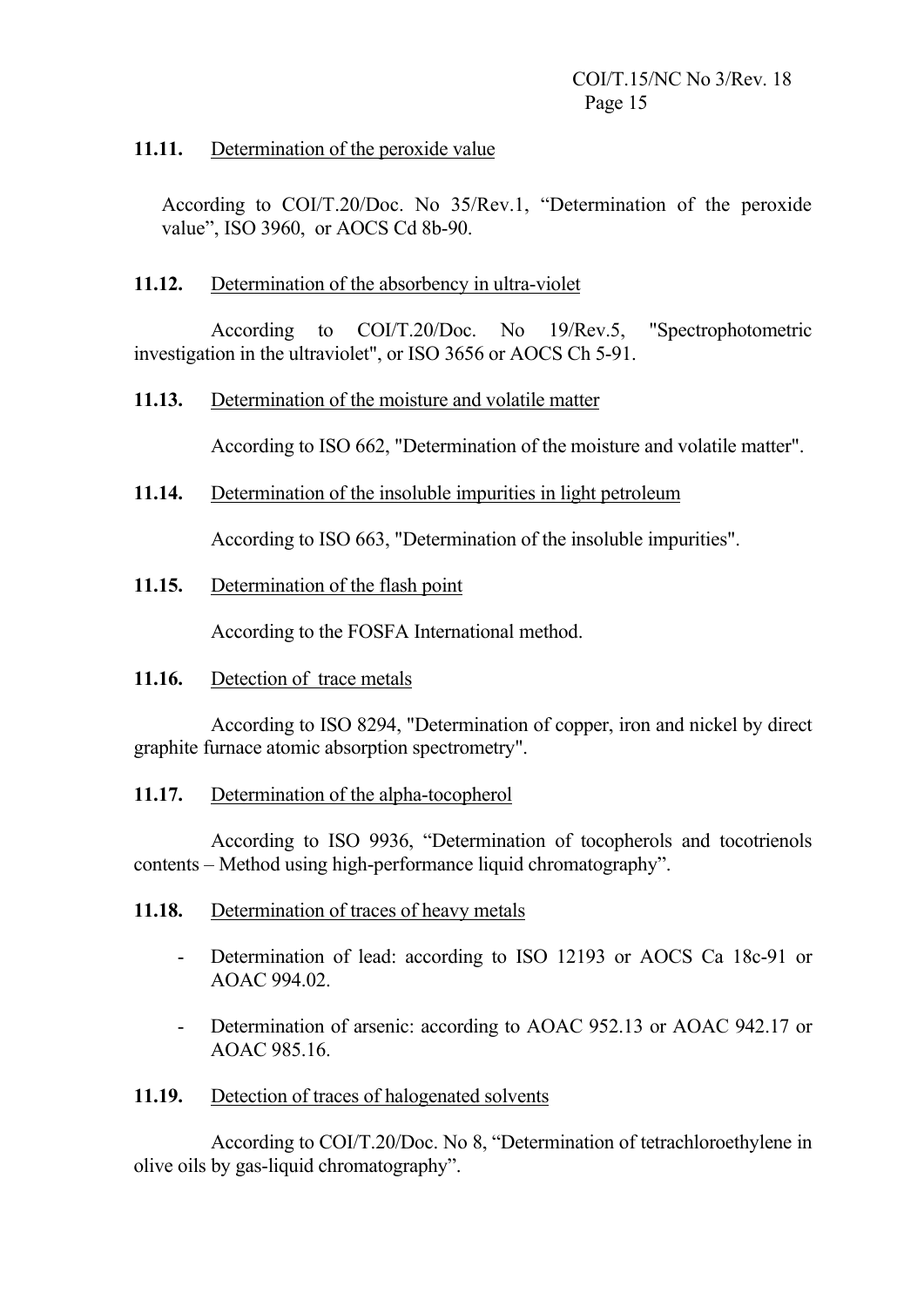#### **11.20.** Determination of the content of waxes and alkyl esters

According to COI/T.20/Doc. No 28/Rev.2, "Determination of the content of waxes, fatty acid methyl esters and fatty acid ethyl esters by capillary gas chromatography".

## **11.21.** Determination of phenolic compounds

According to COI/T.20/Doc. No 29/Rev.2, "Document to declare the use of IOC methods for phenolic compounds determination"

**11.22.** Determination of the coherence of TAG composition with the fatty acid composition: Screening method (not legal in nature and cannot downgrade an oil)

According to COI/T.20/Doc. No 25/Rev.2, "Method for the evaluation of the coherence of TAG composition with the fatty acid composition".

**11.23.** Determination of the methanol and ethanol content in virgin olive oils. According to COI/T.20/Doc. No 36, "Method of determination of ethanol and methanol content on virgin olive oils".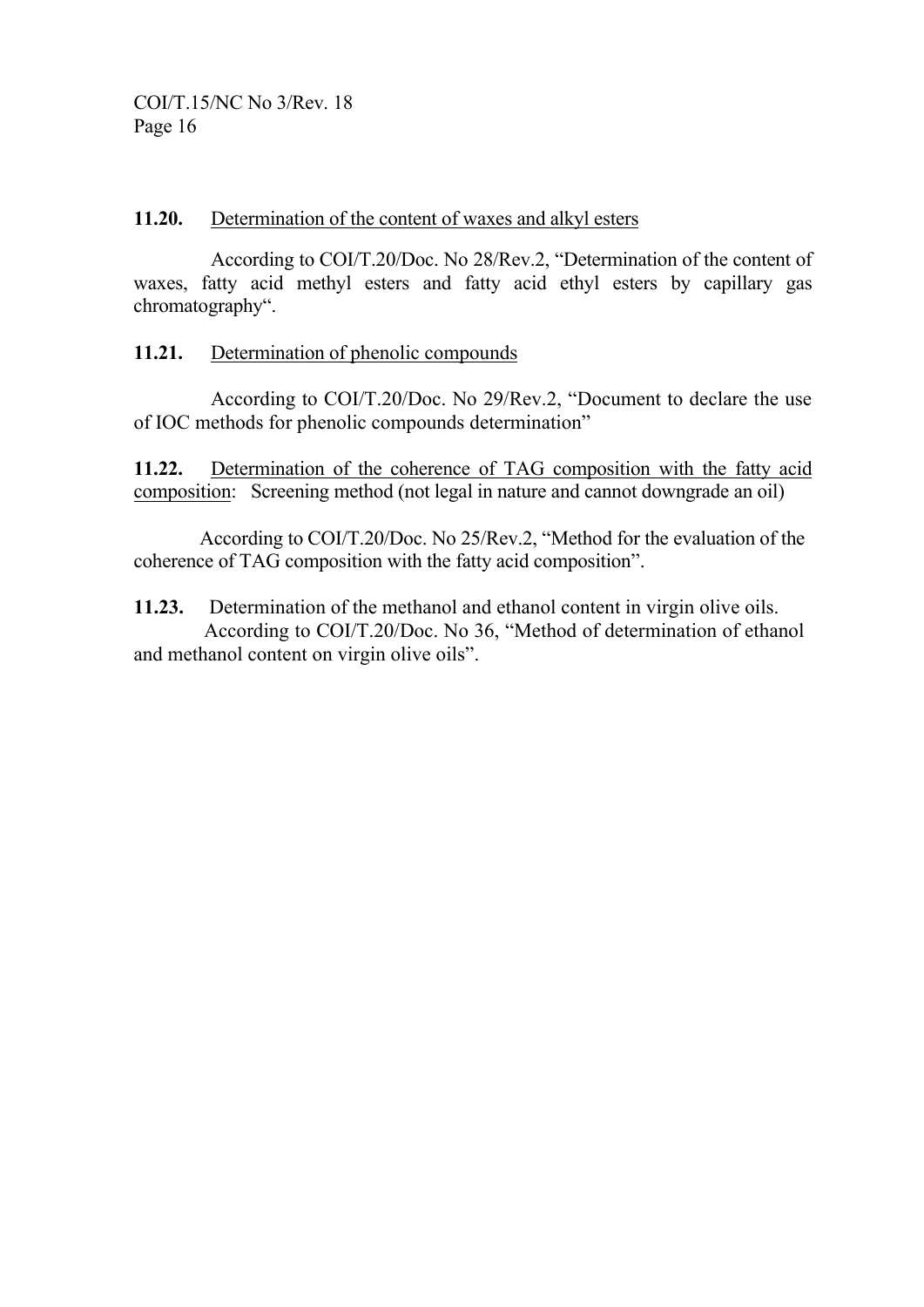# **DECISION TREE**

**Campesterol** decision tree for virgin and extra virgin olive oils:



The other parameters will abide by the limits fixed in the Standard.

## **Δ-7-stigmastenol** decision tree for:

Extra virgin and virgin olive oils



The other parameters will abide by the limits fixed in the Standard.

• Lampante virgin olive oils



The other parameters will abide by the limits fixed in the Standard.